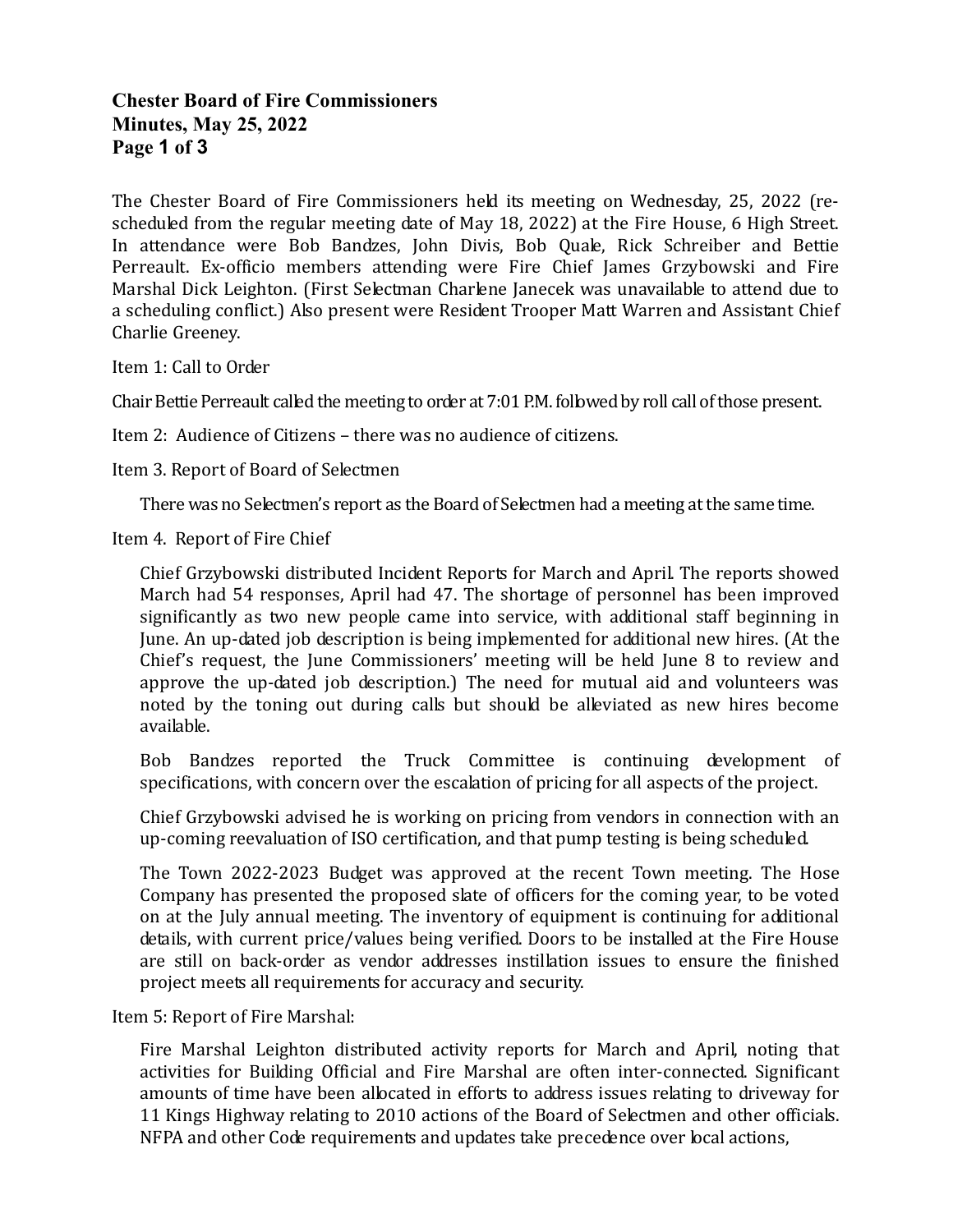## Chester Board of Fire Commissioners Minutes, May 25, 2022 Page 2 of 3

which impact allowable activities and installations such as driveways and local regulations. Driveway regulations are being updated to meet current standards of regulations and codes at all levels.

 Inspections of Cherry Hill have been completed and requirements to close the outstanding grant associated with renovation/restoration work done are being pursued, with grant expiration date rapidly approaching. The court case(s) associated with the removal of a trailer from the Komondy property on Liberty Street have now been closed. Insurance claim in connection with motor vehicle-caused damage to a bridge on Kings Highway is being filed. (The incident that caused the damage occurred some time ago and deadline for filing claim is imminent.) Updating of regulations concerning driveways, including those of Planning & Zoning regulations, are currently being reviewed for updating to address present standards and official enforcement by safety and other related officials. NFPA regulations and safety concerns for privately-owned bridges are under review and are to be addressed when they are approved.

### Item 6: Report of Resident State Trooper

 TFC Warren first thanked the Chief, Fire Marshal and Public Works for all that they do for Chester and its residents. Their parts in keeping the community what it is are major contributors to the quality of life residents enjoy. Installation of both body cams and video cameras in officers' vehicles are in place. "Speed tables" will be installed on Cedar Lake Road between #58 and #79 Cedar Lake Road on a seasonal basis in response to complaints about speeding and other vehicular violations by drivers, particularly out-oftown operators who are unfamiliar with the rural area.

 A Community Trust Liaison role has been established for the CT State Police, allowing the State to cover overtime costs for officers to cover local events. This will be beneficial to local Town budgets. There have been a number of recent changes in local police staffing. Local tri-town officers have been actively involved in all regional schools, and school bus drivers have sought action in connection with drivers who ignore driver safety regulations. Bus drivers' concerns about drivers passing school buses is being addressed by the police officers. Conversion of radio communication for school buses is also needed to allow communication between all public safety services. Restoration of school resource officers, funded by the State, is also an issue that is needed; legislative action to provide funding will be needed. Upcoming events, including the annual Triathelon (June 9, June 23 and additional events during July) were noted, with officers and other emergency responders providing protective services.

#### Item 7: Financial Reports

 Chief Grzybowski distributed the Fire Department year-to-date budget, with note that the fiscal year will end with, potentially, a small surplus to return to the General Fund.

 Fire Marshal Leighton distributed the budgets for both the Fire Marshal and Building Official, pointing out the interaction between the two functions.